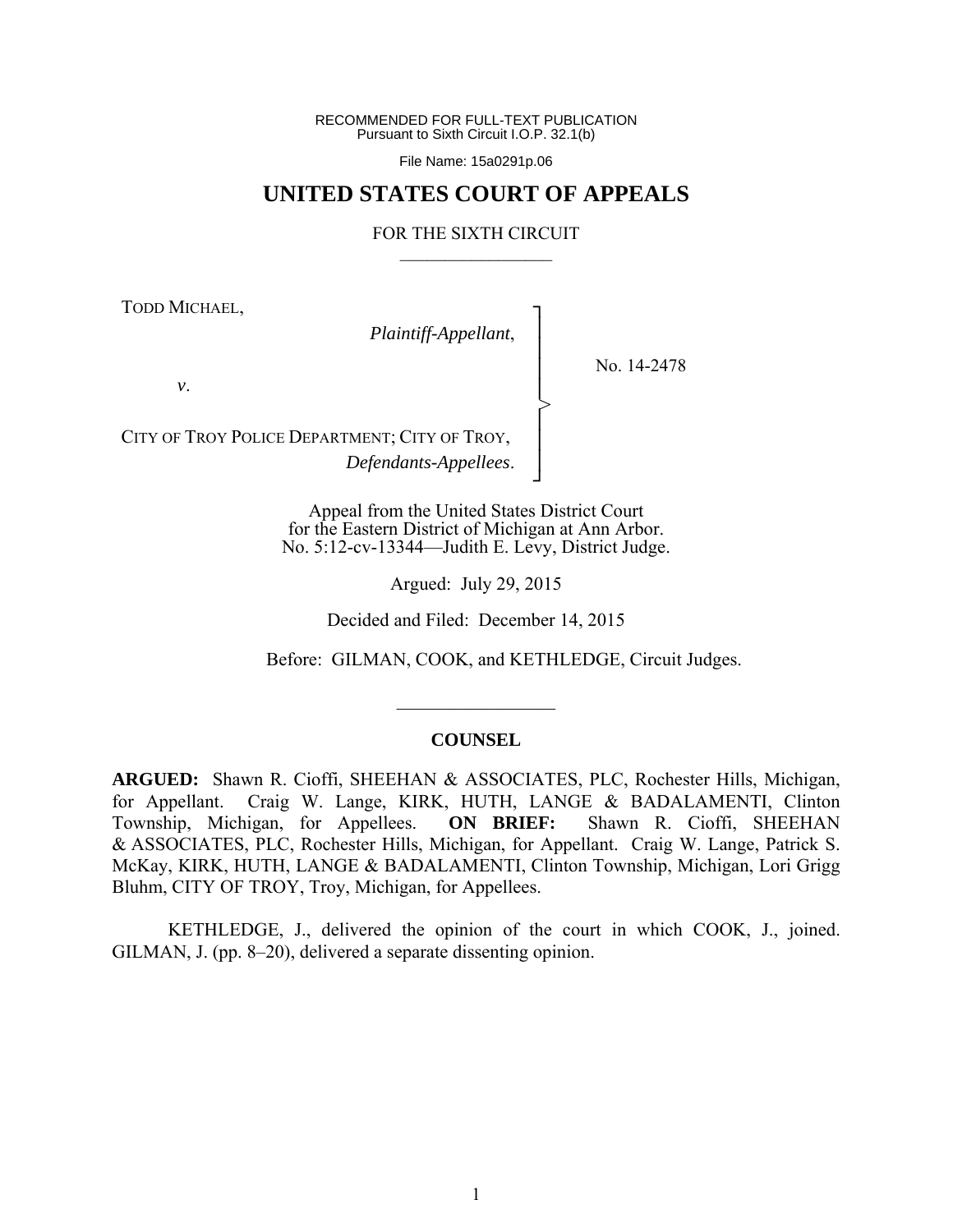## **OPINION**

 $\frac{1}{2}$ 

 $\frac{1}{2}$  ,  $\frac{1}{2}$  ,  $\frac{1}{2}$  ,  $\frac{1}{2}$  ,  $\frac{1}{2}$  ,  $\frac{1}{2}$  ,  $\frac{1}{2}$  ,  $\frac{1}{2}$  ,  $\frac{1}{2}$ 

KETHLEDGE, Circuit Judge. The City of Troy (Michigan) Police Department placed Todd Michael, a patrol officer, on unpaid leave in 2010. The City did so for two reasons: first, Michael had engaged in a two-year pattern of aberrant behavior from 2007-09; and second, after Michael underwent brain surgery in 2009, two doctors concluded in detailed reports that Michael could not safely perform the functions of a patrol officer. Michael thereafter sued the City under the Americans with Disabilities Act, 42 U.S.C. § 12101 et seq. The district court granted summary judgment to the City. We affirm.

Michael began working for the City as a patrol officer in 1987. In 2000 he was diagnosed as having a non-cancerous brain tumor. Surgeries to remove the tumor in 2000 and 2001 were only partially successful; each time the surgeons could not remove certain parts of the tumor, which then continued to grow. The City granted Michael paid medical leave for each surgery, and returned him to the force once his surgeons cleared him for work.

Beginning in 2007, however, the City became aware of aberrant behavior on Michael's part. Among other things, Michael's then-wife Jamie found a box of empty steroid vials—some of which were labeled for veterinary use and all of which belonged to Michael—which she turned over to the City's then-Chief of Police, Charlie Craft. Michael then demanded the vials back from Craft. When Craft refused, Michael embarked on a two-year campaign to get them back, which included secretly recording Craft, suing Craft in small-claims court, and attempting to serve Craft with process at a party celebrating Craft's retirement from the Department. In addition, Michael secretly recorded Jamie during their marriage-counseling sessions (they later divorced) and during family gatherings, and then—on the basis of those recordings—asked the City prosecutor to charge Jamie with perjury. Meanwhile, the City's new Chief of Police, Gary Mayer, received reports that Michael had accompanied a cocaine dealer to several drug deals. Mayer suspended Michael from active duty pending an investigation.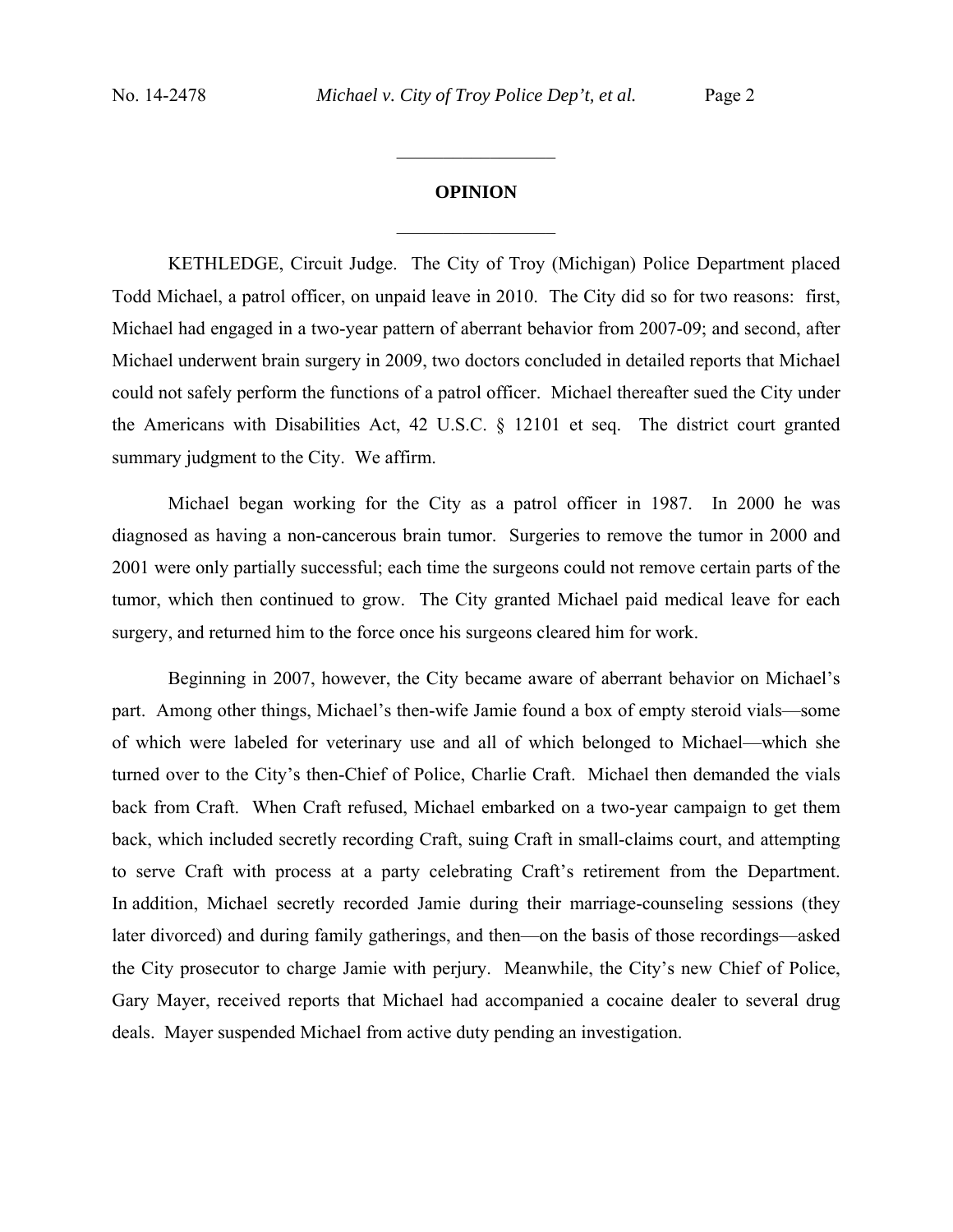The City tabled that investigation shortly thereafter, when Michael notified them (in early 2009) that he needed brain surgery for a third time. That surgery took place as scheduled and Michael's surgeon cleared him for work in July 2009. But the City had its doubts about his fitness—largely based on Michael's aberrant behavior—so they informed Michael that he needed to pass a psychological evaluation before he returned to work.

To that end, the City referred Michael to a neuropsychologist, Dr. Firoza Van Horn. She interviewed and tested Michael for seven hours in her office, and then drafted a detailed report in which she ultimately concluded that Michael "may be a threat to himself and others." Based on Van Horn's report, the City placed Michael on unpaid leave. Michael then sought a second opinion from Dr. Philip Leithen, another neuropsychologist, who interviewed Michael and pronounced him fit for duty. The City then sent Michael to another neuropsychologist, Dr. Bradley Sewick, who examined Michael in his office and wrote a detailed report that reached the same conclusion that Dr. Van Horn had reached. Two other doctors who reviewed Michael's file (but did not examine him) at the request of Michael's disability-insurance company, on the other hand, concluded that he could return to work. Finally, again on his own initiative, Michael saw Dr. Linas Bieliauskas, a professor of neuropsychology at the University of Michigan. After interviewing Michael and performing tests, Dr. Bieliauskas concluded that Michael has weak "executive functioning," that "I cannot recommend that the patient return to full patrol duties[,]" and that "[s]afety with use of weapons and high-speed driving would be in question."

Michael gave his superiors the reports of Dr. Leithen and the insurance-company doctors, but kept Dr. Bieliauskas's report to himself. The City decided to keep Michael on unpaid leave, mostly because of the conclusions of Drs. Van Horn and Sewick, but also because Michael's own behavior tended to confirm those conclusions.

Michael thereafter brought suit under the ADA, claiming that the City had regarded Michael as disabled and discriminated against him on that basis. The district court granted summary judgment to the City, holding as a matter of law that Michael was not qualified for the position of patrol officer. We review that decision de novo. *Keith v. Cnty. of Oakland*, 703 F.3d 918, 923 (6th Cir. 2013).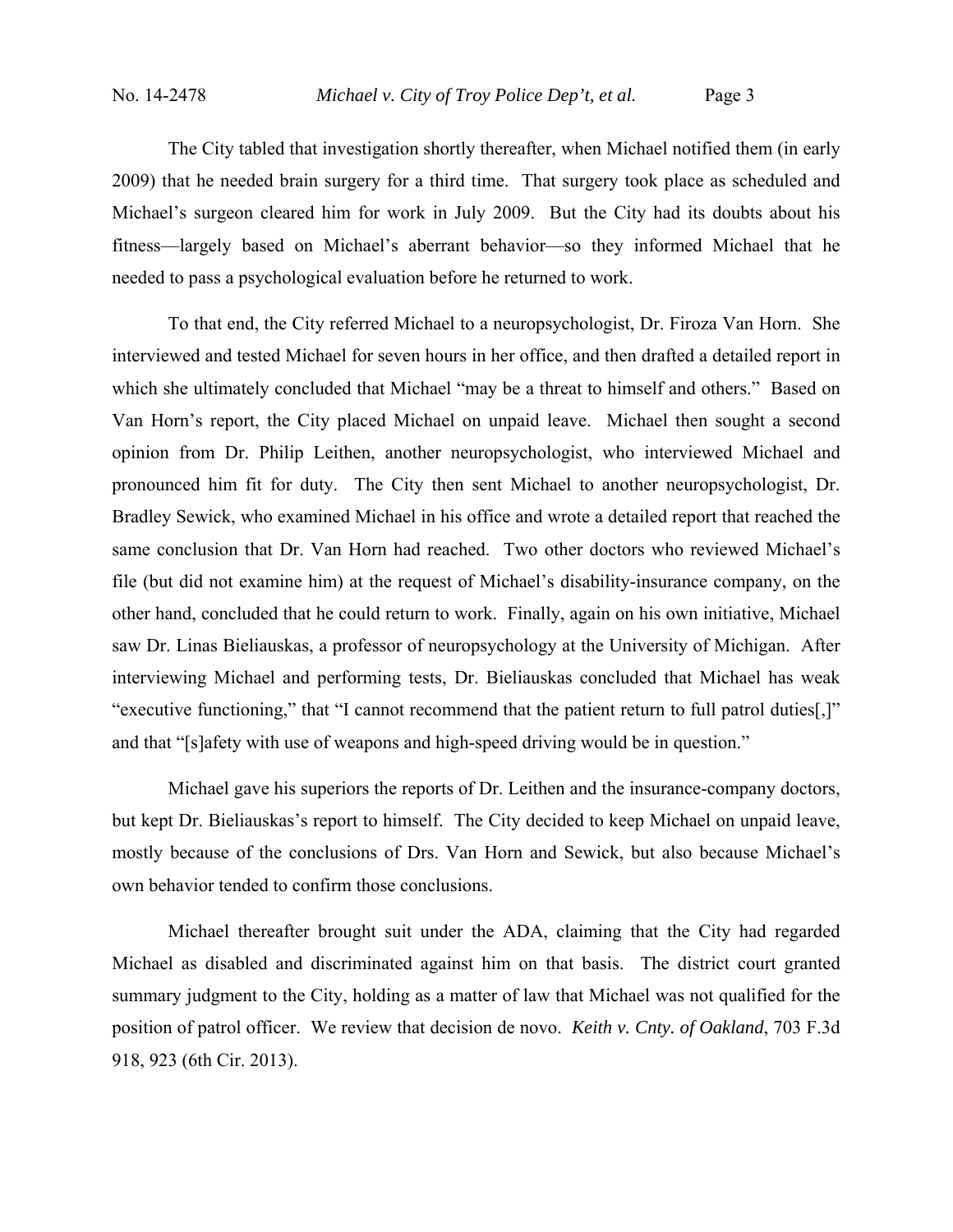Michael brings his claims specifically under section 12112(a) of the ADA, which provides that "[n]o covered entity shall discriminate against a qualified individual on the basis of disability[.]" 42 U.S.C. § 12112(a). Thus, to prevail on a claim under this section, a plaintiff must prove that (1) he is disabled as defined by the Act, (2) he is a "qualified individual[,]" and (3) his employer "discriminate[d]" against him "on the basis of disability." *Id.*

We focus on the second element here. The Act defines "qualified individual" as "an individual who, with or without reasonable accommodation, can perform the essential functions of the employment position that such individual holds or desires." 42 U.S.C. § 12111(8). A disabled person is not qualified for an employment position, however, "if he or she poses a 'direct threat' to the health or safety of others which cannot be eliminated by a reasonable accommodation." *Mauro v. Borgess Med. Ctr.*, 137 F.3d 398, 402 (6th Cir. 1998); *see also Holiday v. City of Chattanooga*, 206 F.3d 637, 647 n.4 (6th Cir. 2000) (same); 42 U.S.C. § 12113(b). A "direct threat" is "a significant risk to the health or safety of others that cannot be eliminated by reasonable accommodation." *Id.* § 12111(3).

Whether an employer properly determined that a person poses a direct threat, for purposes of the ADA, depends on "the objective reasonableness of [the employer's] actions." *Bragdon v. Abbott*, 524 U.S. 624, 650 (1998). An employer's determination that a person cannot safely perform his job functions is objectively reasonable when the employer relies upon a medical opinion that is itself objectively reasonable. *See, e.g., Holiday*, 206 F.3d at 645-46; *Darnell v. Thermafiber, Inc.*, 417 F.3d 657, 660 (7th Cir. 2005). A medical opinion may conflict with other medical opinions and yet be objectively reasonable. *Bragdon*, 524 U.S. at 650 ("A health care professional who disagrees with the prevailing medical consensus may refute it by citing a credible scientific basis" for doing so).

An employer need not rely on a medical opinion, however, to determine that a person poses a direct threat. Rather, "testimonial evidence" concerning the employee's behavior "can provide sufficient support for a direct threat finding under the ADA." *Darnell*, 417 F.3d at 660. For example, in *EEOC v. Amego, Inc.*, 110 F.3d 135 (1st Cir. 1997), the plaintiff's job responsibilities included administering medication in a resident facility for persons with severe behavioral disorders. The First Circuit agreed with the plaintiff's employer that she had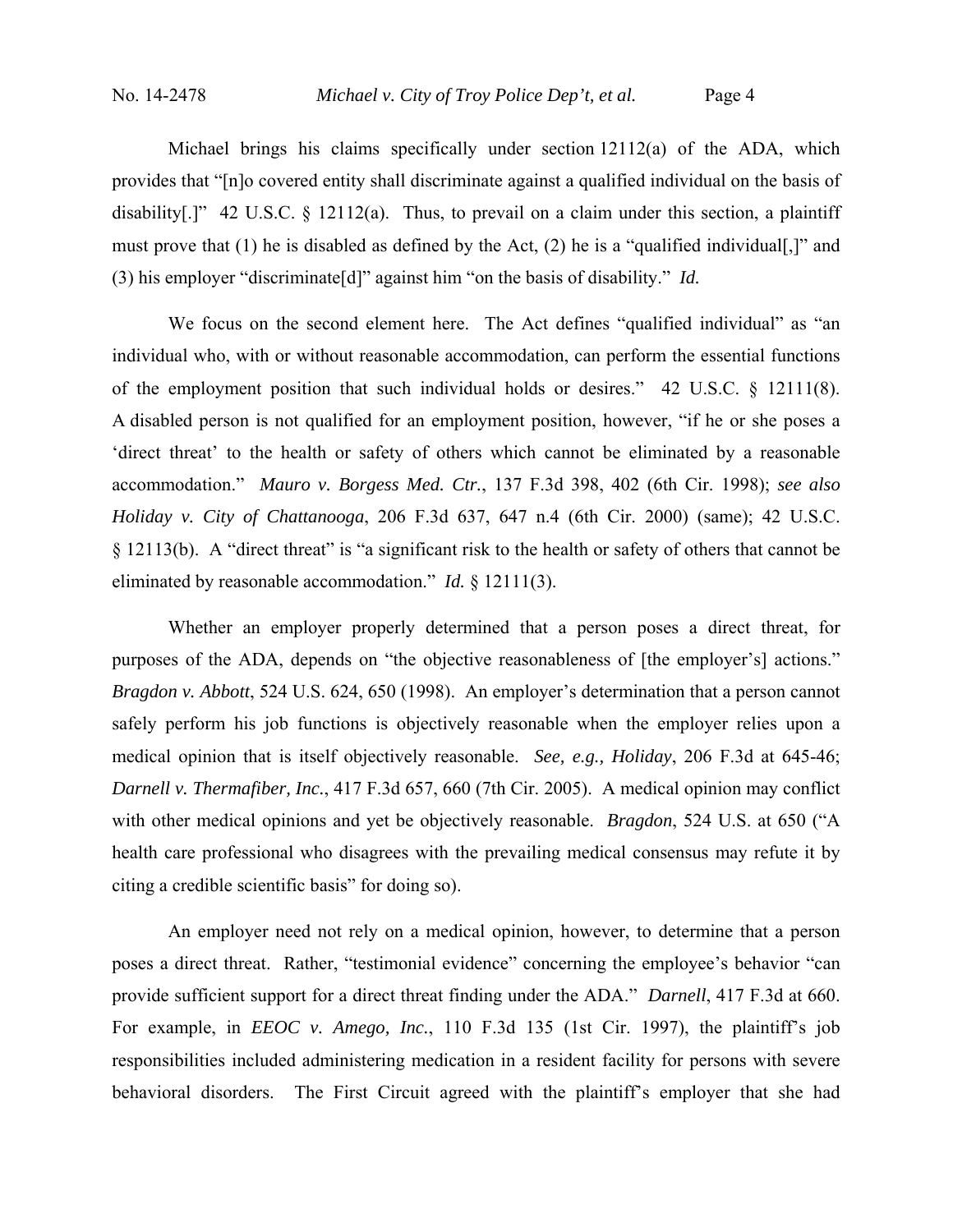"show[n] by her conduct—by behavior leading co-workers to have concerns about whether she was a risk to clients and by her two attempts to commit suicide using prescription and nonprescription drugs—that she could not reasonably be trusted to meet her responsibilities as to medications." *Id*. at 141. Thus, on the basis of behavioral evidence alone, the First Circuit held as a matter of law that the employer's determination (that the plaintiff posed a direct threat) was objectively reasonable. *Id.* at 145.

Both types of evidence support the City's determination here. First, the City relied on the opinions of Drs. Van Horn and Sewick that Michael could not safely perform the functions of a City patrol officer. Dr. Van Horn examined Michael for more than seven hours in her office and spent another nine hours reviewing her test data and preparing her report, which runs more than 11 pages single-spaced. She also reviewed the City's job description for the position of patrol officer. She found that "[t]he specific deficits that Officer Michael demonstrates are difficulty switching mental set and handling more than one task at a time, visual memory, tactile perception, problem solving and new learning ability." She concluded that, "[f]rom a neuropsychological viewpoint, there is convincing evidence that Officer Michael is not competent to handle his duties as a police officer. Given his cognitive deficits, he may be a threat to himself and others. The fact that he tends to underreport his difficulty is a concern."

Dr. Sewick examined Michael for 90 minutes in his office, reviewed Dr. Van Horn's report and her entire file, including her test results, and prepared a seven-page single-spaced report, in which he discussed the job functions of a City patrol officer. Dr. Sewick then sent City Captain Gerard Scherlinck a letter in which Dr. Sewick concluded as follows:

[I]t is my opinion that because of his medical condition, Officer Michael presents with a combination of problems that I think may likely negatively impact his abilities to effectively perform the job functions of a police officer in some areas and under certain conditions. In particular, it is my opinion that the problems that I see in areas of unstructured constructional capacities, motor problem solving, marginal cognitive set shifting capacities and compromised upper extremity sensory-motor functions can likely adversely impact job functions, particularly in areas of high speed defensive driving, split-second decision making, and the hand-to-hand application of force up to and including deadly force.... Again, because of the presence of the problems outlined above, I do unfortunately think that in the full capacities of a police officer, with these problems Officer Michael would pose a safety risk to himself and others under certain conditions.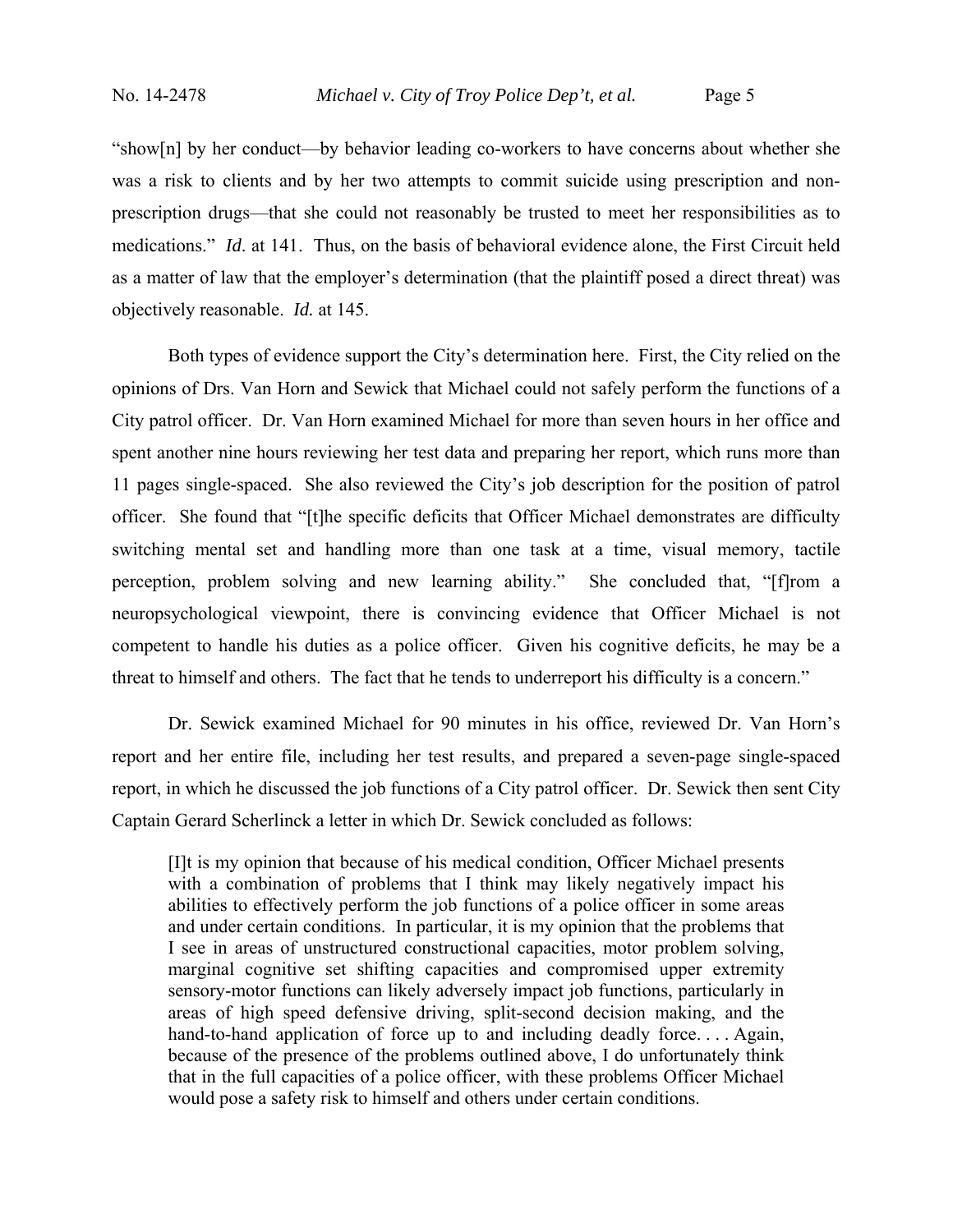These medical opinions are a galaxy apart from the ones we deemed inadequate in *Keith*—where the County's doctor dismissed out of hand Keith's ability to be a lifeguard because "[h]e's deaf[,]" 703 F.3d at 924—and in *Holiday*, where the doctor's opinion was only "two scribbled lines at the bottom of a boilerplate evaluation form." 206 F.3d at 646. Instead, both of the opinions here are objectively reasonable; and thus so was the City's reliance on them.

Michael responds that the opinions of Dr. Leithen and the insurance-company doctors (whom we collectively call "Michael's medical witnesses") show that the opinions of Drs. Van Horn and Sewick are wrong. Each of Michael's medical witnesses quarreled with Dr. Van Horn's interpretation of her test results and with her conclusions. And in many ways the reports of Michael's medical witnesses are just as detailed as the reports of Drs. Van Horn and Sewick, though neither of the insurance-company doctors examined Michael in person. That said, we doubt that the reports of Michael's medical witnesses each reflect an "individualized inquiry" as that term is used in the caselaw. That kind of inquiry requires an evaluation not only of the plaintiff's medical condition, but—more to the point—of "the effect, if any, the condition may have on *his ability to perform the job in question*." *Keith*, 703 F.3d at 923 (emphasis added). And on that point Michael's medical witnesses had relatively little to say. Only one of the doctors discussed the specific job functions of the City's patrol officers, and none ventured specifically to say that Michael could safely engage in high-speed driving or make snap decisions regarding whether to use lethal force. Those omissions are conspicuous.

But there is a larger problem with Michael's argument. Reasonable doctors of course can disagree—as they disagree here—as to whether a particular employee can safely perform the functions of his job. That is why the law requires only that the employer rely on an "objectively reasonable" opinion, rather than an opinion that is correct. *See Jarvis v. Potter*, 500 F.3d 1113, 1122 (10th Cir. 2007) ("[T]he fact-finder's role is to determine whether the employer's decision was objectively reasonable."). Indeed, in many cases, the question whether one doctor is right that an employee can safely perform his job functions, or another doctor is right that the employee cannot, will be unknowable—unless the employer runs the very risk that the law seeks to prevent. Here, the City was not required to invite a section 1983 claim later in order to avoid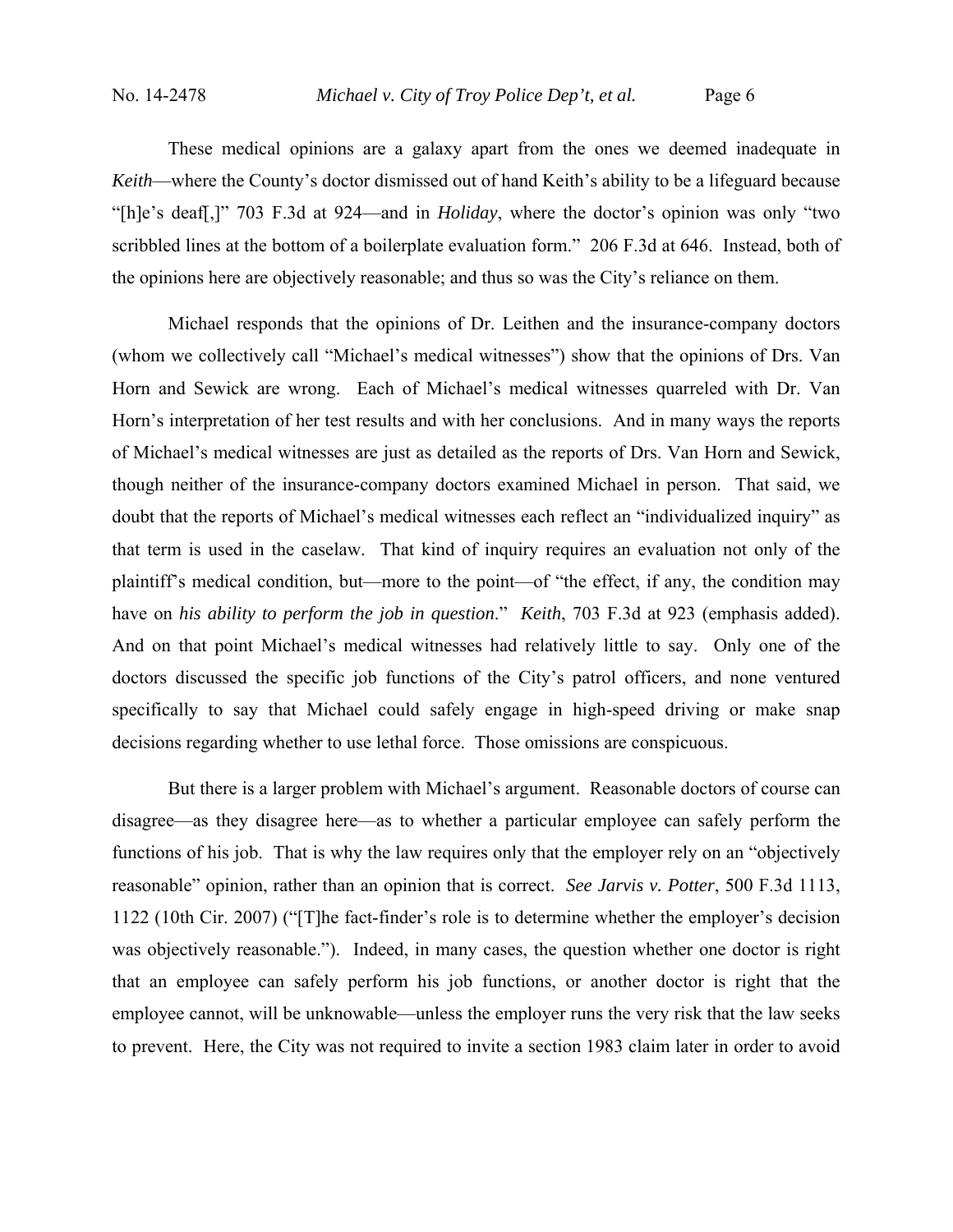an ADA claim now. Right or wrong, the opinions upon which the City relied were objectively reasonable; and that means the City is not liable.

Moreover, the City did not act on the opinions of Drs. Van Horn and Sewick alone. The second basis of the City's decision, rather, was Michael's own conduct, which Dr. Leithen and the insurance-company doctors did not discuss, and which obviously raised grave concerns regarding Michael's judgment. In a two-year span prior to Michael's third brain surgery, Michael tape-recorded his marriage-counseling sessions with his ex-wife, Jamie, and then asked a prosecutor to charge her with perjury. He possessed a box of empty steroid vials, some of whose labels were in foreign languages, and others of whose labels said "for veterinary use only." After Jamie gave those vials to Chief Craft, Michael recorded his conversations with Craft and then used those recordings to try to persuade Captain Scherlinck to return the vials. When that failed, Michael sued Craft for the vials' return and arranged for Craft to be served with process at his retirement party. The City, as noted above, also heard that Michael had accompanied a drug dealer to several drug deals. Thus, on the record here, "[i]t was eminently reasonable" for the City "to be concerned about whether [Michael] could meet [his] responsibilities, and also reasonable for it to conclude that the risk was too great to run." *Amego*, 110 F.3d at 145.

In conclusion, like the district court, we respect Michael's desire to continue making a contribution to his community as a patrol officer. On this record, however, the City's decision not to return him to duty was objectively reasonable.

The district court's judgment is affirmed.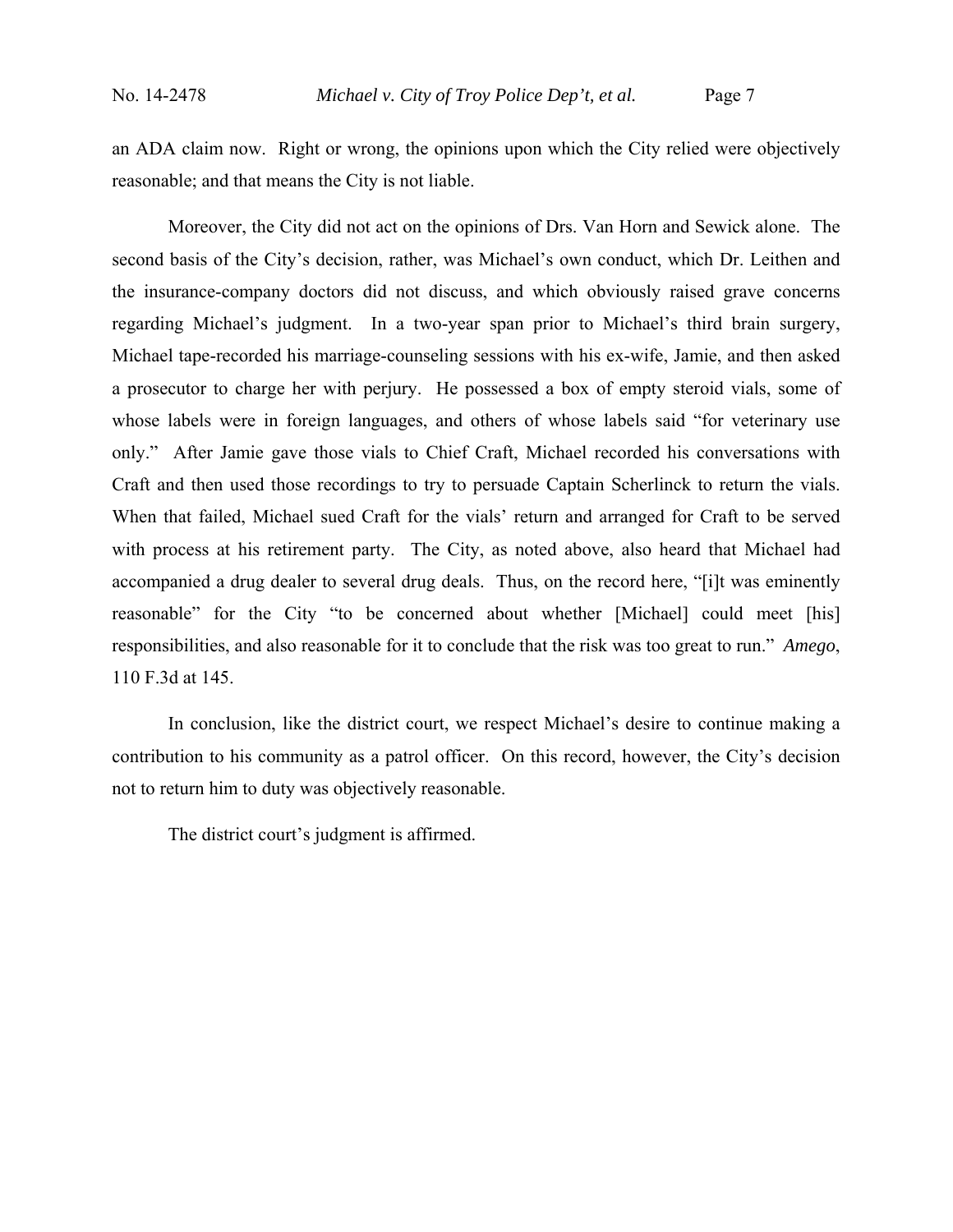# **DISSENT**  $\frac{1}{2}$

 $\frac{1}{2}$  ,  $\frac{1}{2}$  ,  $\frac{1}{2}$  ,  $\frac{1}{2}$  ,  $\frac{1}{2}$  ,  $\frac{1}{2}$  ,  $\frac{1}{2}$  ,  $\frac{1}{2}$  ,  $\frac{1}{2}$ 

GILMAN, Circuit Judge, dissenting. I respectfully disagree with the majority's conclusion that, as a matter of law, Michael was not a "qualified individual" for the purposes of the ADA. In addition, I believe that the district court erred in applying the law and did not properly consider all of the facts before it. I would therefore vacate the judgment and remand the case for the jury to consider Michael's claim.

### **A. Factual background**

 As the majority opinion explains, Michael underwent a variety of medical evaluations in the years before he filed his complaint against the City of Troy. Among these evaluations was an examination performed by Dr. Linas Bieliauskas, who concluded that Michael should not be returned to his patrol duties. The majority opinion discusses this evaluation but, as the majority acknowledges, the City was unaware of Dr. Bieliauskas's examination when it made its employment decision regarding Michael. *See* Maj. Op. 3. The relevant medical evaluations are accordingly as follows:

### *1. Dr. Van Horn finds Michael unfit for duty*

In December 2009, the City referred Michael to Dr. Firoza Van Horn for a comprehensive neuropsychological evaluation to determine his fitness for duty. She examined him and reviewed both his past medical records and the City's recruitment announcement for police officers. Taking his medical records and test results together, Dr. Van Horn concluded that Michael "has shown evidence of all of the symptoms and deficits" of deteriorating brain function.

Specifically, Dr. Van Horn found that Michael demonstrated deficits in "switching mental set and handling more than one task at a time, visual memory, tactile perception, problem solving and new learning ability." She also concluded that, because Michael was never previously referred for a comprehensive neuropsychological exam, he "has been led to believe that despite recurrent growth of a brain tumor that necessitated three surgeries, chemotherapy,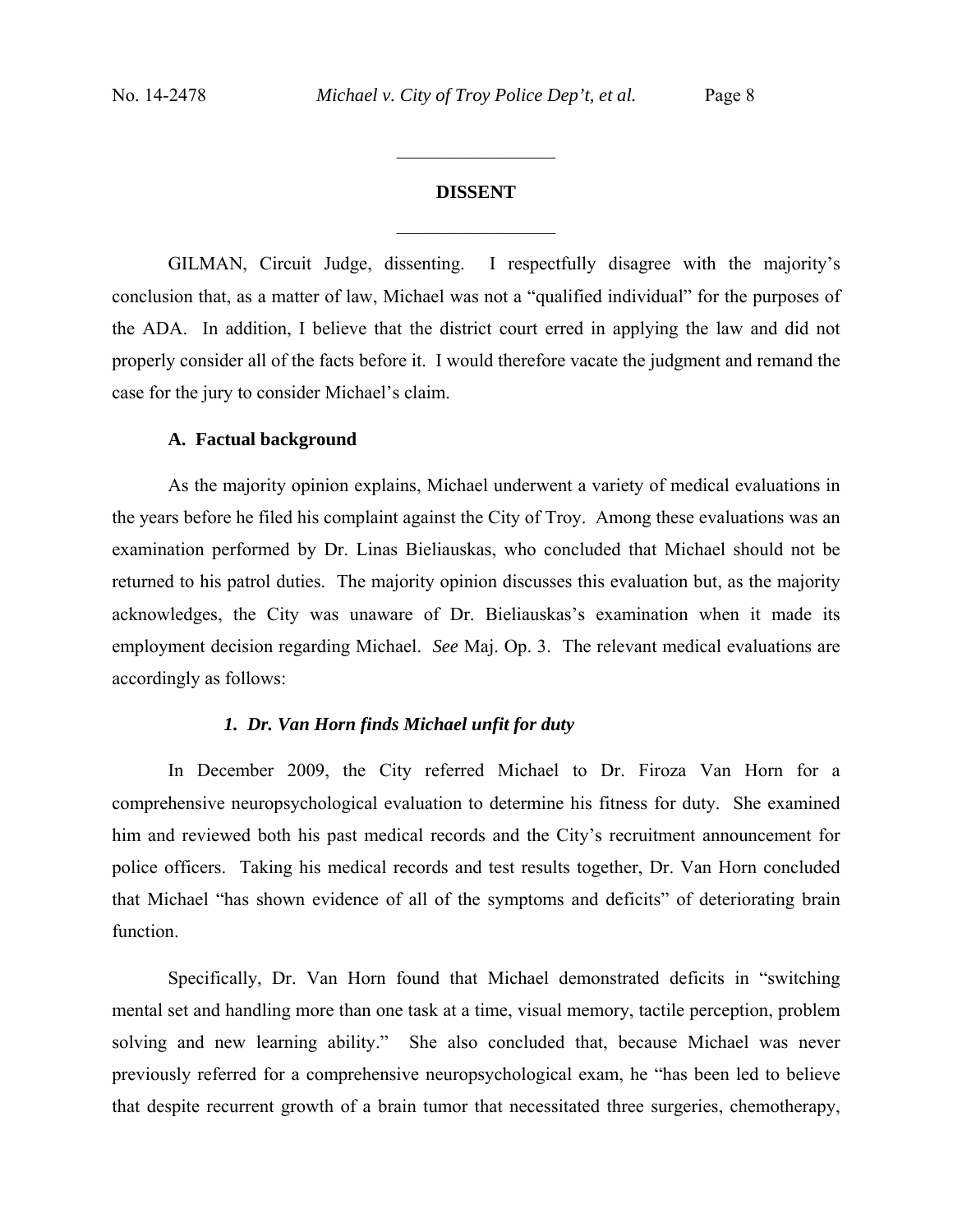radiation and anticonvulsant medication, he was able to return to a job that require[s] him to protect the public, enforce laws, assign areas, investigate and make arrests, direct and control traffic, write violation ticket[s], prepare reports, appear in court, provide service and assistance to [the] public, [and] protect himself among other responsibilities." Dr. Van Horn's ultimate conclusions were that "Officer Michael is not competent to handle his duties as a police officer" and that, "[g]iven his cognitive defects, he may be a threat to himself and others."

## *2. Dr. Liethen disagrees with Dr. Van Horn's conclusion*

On his own accord, Michael underwent a neuropsychological assessment by Dr. Philip Liethen in February 2010. Michael was referred to Dr. Liethen by Dr. Tom Mikkelsen, who had treated Michael since June 2000. In a December 2009 letter, Dr. Mikkelsen opined that "Michael's medical condition in no way affects his ability to properly and adequately care for his children, and in no way affects his judgment or temperament." Like Dr. Van Horn, Dr. Liethen interviewed Michael and conducted neuropsychological tests. He also reviewed Dr. Van Horn's report and Dr. Mikkelsen's letter.

Dr. Liethen concluded that "Michael's cognitive profile demonstrated all major neuropsychological domains to be well within, and generally above, normal expectation. No remarkable weaknesses were demonstrated, as was consistent with Mr. Michael's presenting report of no remarkable ADL [average daily living] functional problems." Dr. Liethen also noted that his overall findings were consistent with the data documented in Dr. Van Horn's report, but that his ultimate conclusion nonetheless differed. "[T]he current findings do not indicate any functional incapacity or incompetency; the current findings do not indicate any basis for Mr. Michael not to return to duty as a police officer in the capacity in which he was serving premorbidly." Dr. Liethen specifically noted that the limited data that were present in Dr. Van Horn's report "suggest[] gross misinterpretation prejudiced toward finding incapacity/incompetency" because the objective data contradicted "at least most of" Dr. Van Horn's findings. In particular, Michael's purported "deficits" in switching mental set, visual memory, and new learning ability were all belied by Michael's average or above-average test results in those areas.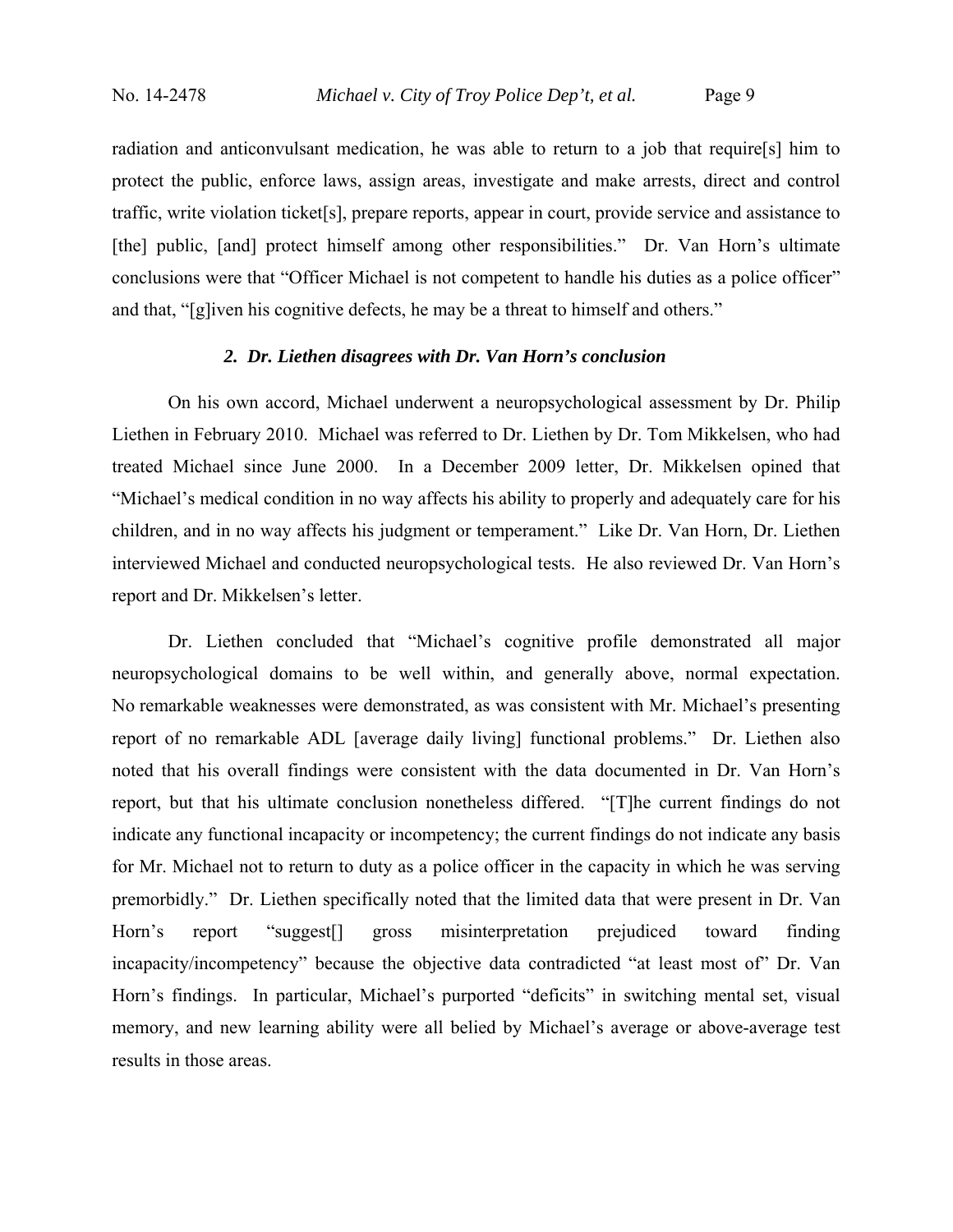## *3. Dr. Daniel denies that Michael is entitled to disability-insurance benefits*

In June 2010, Dr. Morad Daniel reviewed Michael's medical records and the reports of Drs. Van Horn and Liethen on behalf of the City's long-term disability insurance carrier, Standard Insurance Company. Dr. Daniel concluded that Michael was fit for duty: "Based on the claimant's essentially normal neurological examinations, his excellent seizure control with no seizure recurrence since 04/2009, and his most recent normal neuropsychological evaluation, there is no evidence of any active limitation that would preclude the claimant from performing his duties as a police officer on a regular basis." He further explained that Michael did not have any "current physical or mental limitations or restrictions," and that "Dr. Van Horn's neuropsychological assessment concluded with several erroneous statements, which were not based on the claimant's actual test performance data." Rather, Michael's "test results were within the normal range on all subtests administered."

## *4. Dr. Sewick determines that Michael is unfit for duty*

Based on another referral by the City, Dr. Bradley Sewick evaluated Michael in August 2010. Dr. Sewick interviewed Michael for one-and-a-half hours, reviewed Dr. Van Horn's report and raw data, Michael's medical records, and the City's records describing a police officer's duties. He discussed some of his concerns regarding Michael's test results and ultimately concluded that Michael was unfit for duty: "I cannot in good conscience indicate that [Michael] can safely return to the full duties required of a police officer because of concerns that I have related to the findings outlined above."

Later that same month, Dr. Sewick wrote an addendum report, explaining in greater detail why he felt that Michael was unfit for duty as a police officer:

Based upon my review of the neuropsychological testing raw data forwarded to me by Firoza Van Horn, it is my opinion that because of his medical condition, Officer Michael presents with a combination of problems that I think may likely negatively impact his abilities to effectively perform the job functions of a police officer in some areas and under certain conditions.

Dr. Sewick thus agreed with Dr. Van Horn's conclusion.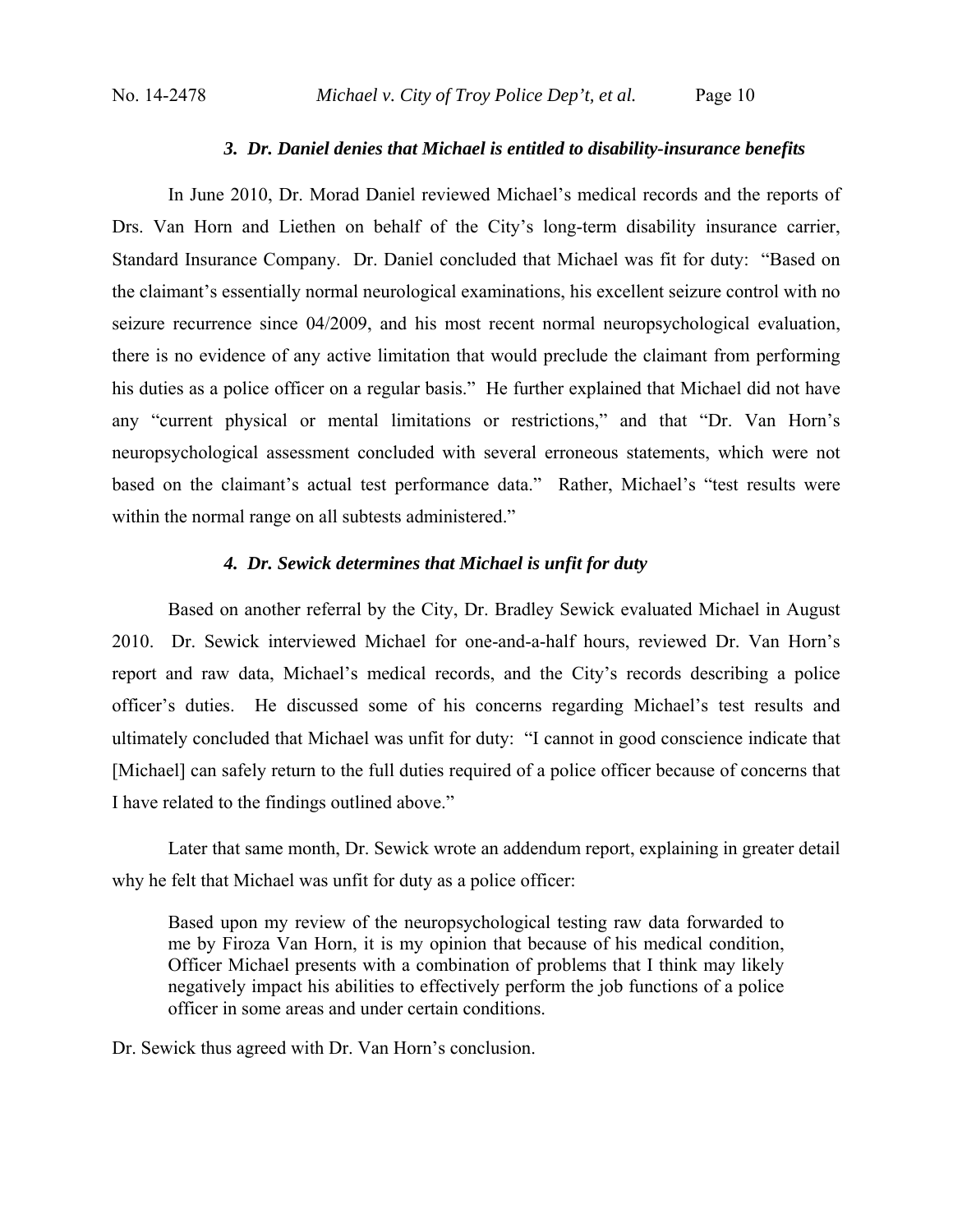## *5. Dr. Benincasa denies that Michael is entitled to disability-insurance benefits*

In January 2011, Dr. Daniel Benincasa independently reviewed Michael's medical records on behalf of Standard Insurance Company. He disagreed with Dr. Van Horn's overall assessment that Michael was unfit for duty, calling Dr. Van Horn's interpretation of the data "simply baffling" and saying that she "note[d] deficits where there are none." "The neuropsychological data is essentially within normal limits, across all domains, with the exception of the Trail B test being mildly slower but not suggestive of any substantial impairment and the claimant's tactile time being mildly slower. Neither of these weaknesses would preclude work capacity as [a] police office[r]."

Dr. Benincasa instead agreed with Dr. Liethen's opinion: "The data from Dr. Liethen notes all scores and domains tested to be within the average to high[-]average range[,] which would not be indicative of any restrictions or limitations in regard to the claimant's work capacity as a police officer." He also opined that "the neuropsychological data does not reach a level of significance as to preclude [Michael] from his work capacity as Police Officer."

## **B. Analysis**

# *1. A genuine dispute of material fact exists regarding the objective reasonableness of Dr. Van Horn's opinion*

As the majority explains, the key issue in deciding Michael's ADA claim is whether Michael is a "qualified individual," i.e., "an individual who, with or without reasonable accommodation, can perform the essential functions of the employment position that such individual holds or desires." 42 U.S.C. § 12111(8). A person is *not* a "qualified individual" if the person "poses a 'direct threat' to the health or safety of others which cannot be eliminated by a reasonable accommodation." *Mauro v. Burgess Medical Ctr.*, 137 F.3d 398, 402 (6th Cir. 1998); *see also Holiday v. City of Chattanooga*, 206 F.3d 637, 647 n. 4 (6th Cir. 2000) (same); 42 U.S.C. § 12113(b). A "direct threat" is "a significant risk to the health or safety of others that cannot be eliminated by reasonable accommodation." 42 U.S.C. § 12111(3).

Whether an employer has properly determined that a person poses a direct threat depends on "the objective reasonableness of [the employer's] actions." *Bragdon v. Abbott*, 524 U.S. 624,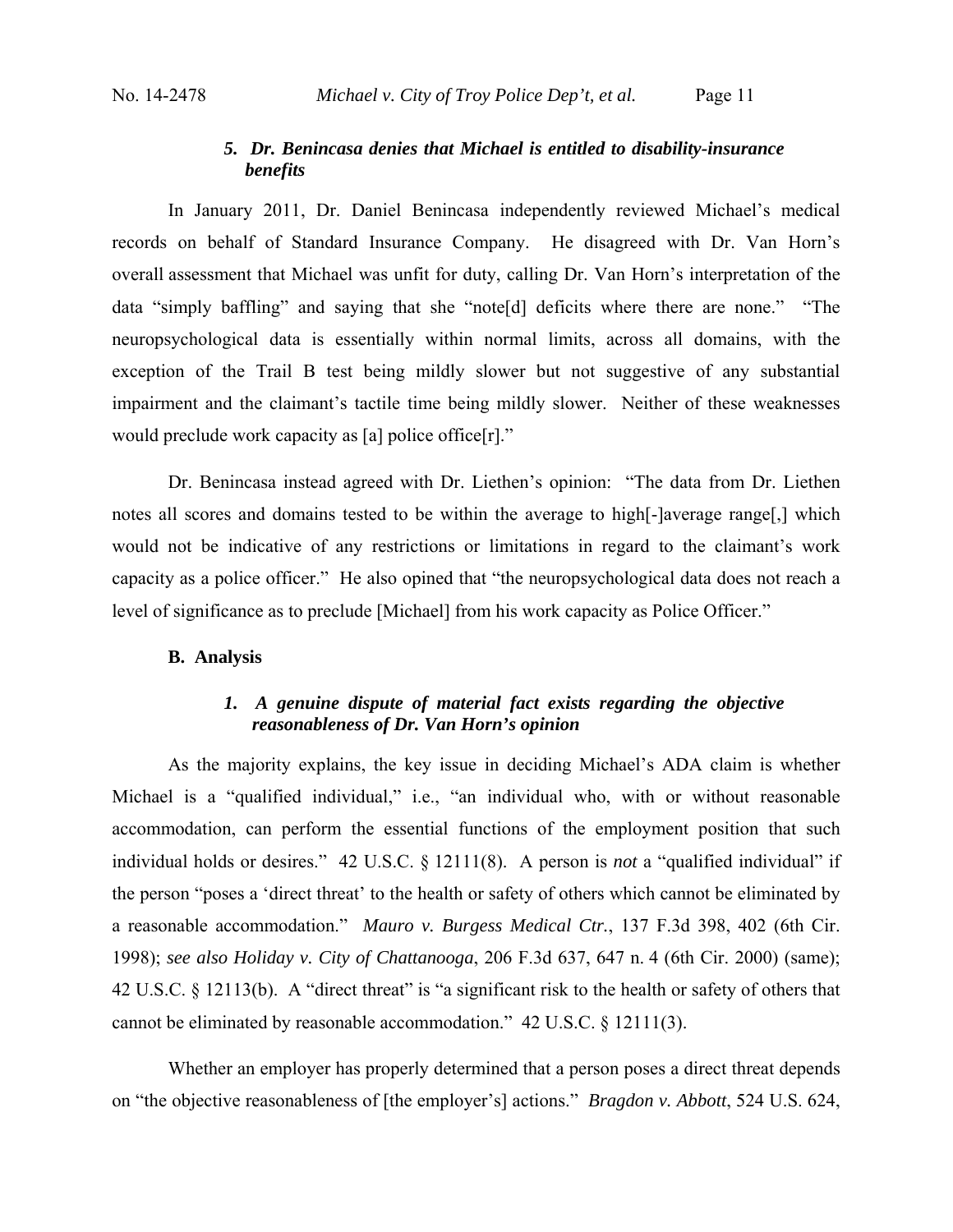650 (1998). And, as the majority notes, an employer's determination that a person cannot safely perform his job functions can be objectively reasonable when the employer relies upon a medical opinion that is itself objectively reasonable. *See, e.g.*, *Holiday*, 206 F.3d 637, 645–46; *Darnell v. Thermafiber, Inc.*, 417 F.3d 657, 660 (7th Cir. 2005). I therefore agree with the majority as to the applicable standard to be used in determining whether Michael posed a direct threat, but disagree as to how the majority has applied that standard in the present case.

 The crux of the majority's decision is that the "opinions of [Drs. Van Horn and Sewick] are objectively reasonable; and thus so was the City's reliance on them." Maj. Op. 6. This conclusion, however, overlooks substantial evidence in the record demonstrating that a genuine dispute exists regarding whether the opinions of Drs. Van Horn and Sewick are in fact objectively reasonable.

 First consider Dr. Van Horn's opinion. The majority observes that Dr. Van Horn drafted a detailed report in which she ultimately concluded that Michael "may be a threat to himself and others." Maj. Op. 3. And, in the majority's view, this report constitutes objectively reasonable evidence that Michael was not a "qualified individual" for purposes of the ADA. *See* Maj. Op. 6.

Other doctors, however, specifically denigrated the validity of Dr. Van Horn's conclusions. For example, Dr. Liethen noted that the limited data that were present in Dr. Van Horn's report "suggest[ed] gross misinterpretation prejudiced toward finding incapacity/incompetency" because the objective data and Michael's test results "contradicted at least most of" Dr. Van Horn's findings. Likewise, Dr. Daniel concluded that Dr. Van Horn's neuropsychological assessment included "several erroneous statements, which were not based on [Michael's] actual test performance data." Dr. Van Horn's report thus appeared to ignore Michael's test results, which, according to Dr. Daniel, "were within the normal range on all subtests administered." Finally, Dr. Benincasa independently reviewed Michael's medical records. She disagreed with Dr. Van Horn's assessment of Michael and called Dr. Van Horn's interpretation of Michael's abilities "simply baffling" because Dr. Van Horn "note[d] deficits where there are none."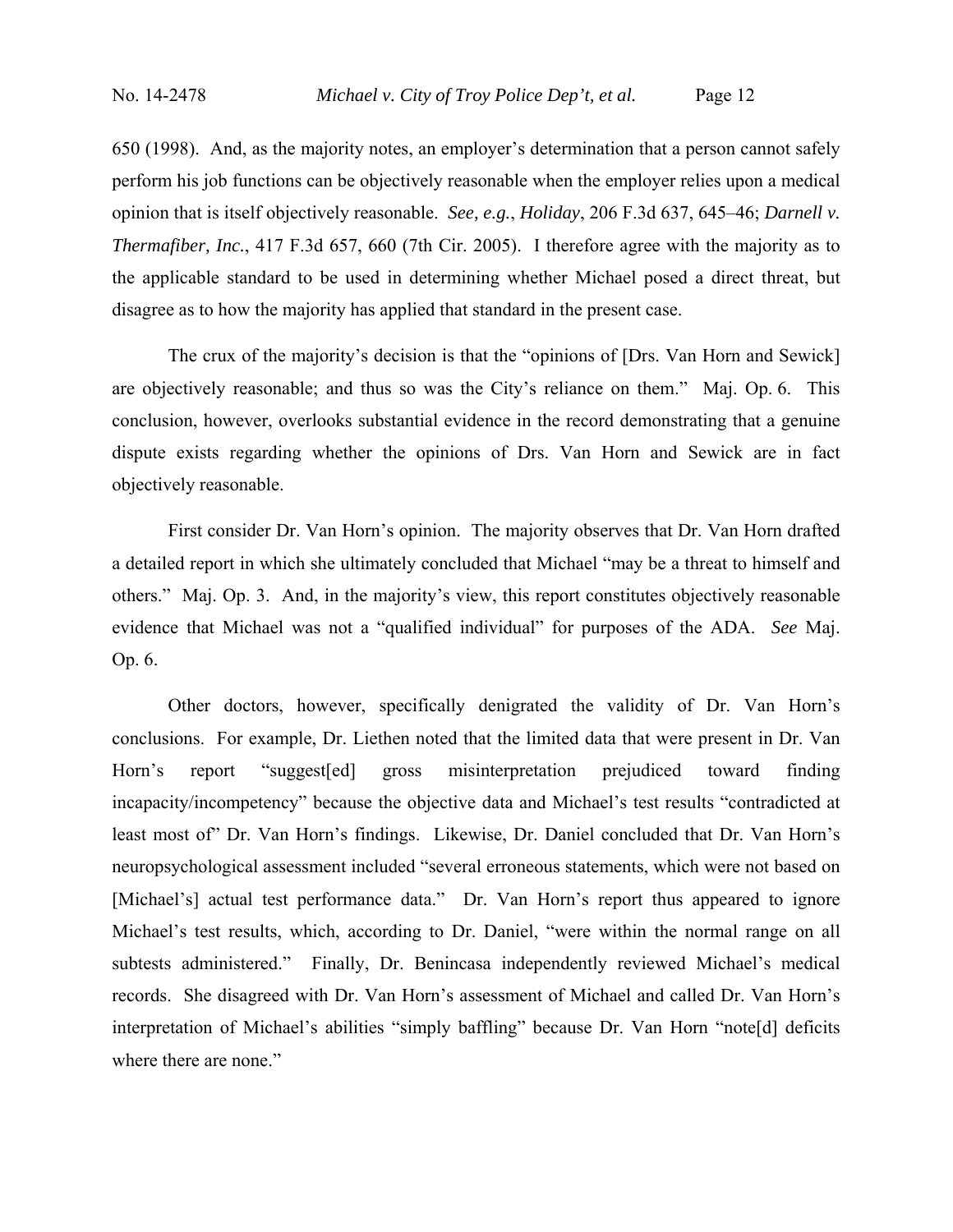Next, consider Dr. Sewick's opinion. As with Dr. Van Horn's opinion, the majority cites Dr. Sewick's opinion as an objectively reasonable basis for the City's conclusion that Michael could not perform his job duties. Maj. Op. at 5–6. Dr. Sewick, however, relied largely on the data compiled and conclusions reached by Dr. Van Horn. Hence, to the extent that such data and conclusions contained "gross misinterpretation[s]" and "erroneous statements"—as determined by Drs. Liethen, Daniel, and Benincasa—Dr. Sewick's report likewise contained misinterpretations and erroneous statements. The deficiencies identified by Drs. Liethen, Daniel, and Benincasa thus indicate—at least when viewed in the light most favorable to Michael—that Drs. Van Horn and Sewick did not furnish the sort of "objectively reasonable" medical opinions on which the City could permissibly rely.

 I also note the irony (and likely bias) in the fact the two doctors selected by the City to evaluate Michael found him unfit for duty, whereas the two doctors selected by the City's insurance carrier found just the opposite, thus denying Michael disability benefits despite Michael's alleged inability to perform his job duties. The City cannot have it both ways; at the very least, the opinions of Drs. Daniel and Benincasa should be deemed to call into question the reasonableness of the opinions of Drs. Van Horn and Sewick.

 The majority discounts the impact of the opinions that contradicted Drs. Van Horn and Sewick on the ground that the opinions of Drs. Liethen, Daniel, and Benincasa were themselves not objectively reasonable. As the majority observes, an objectively reasonable medical opinion must be based on an "individualized inquiry." *See Holiday*, 206 F.3d at 643 ("The ADA mandates an individualized inquiry in determining whether an employee's disability or other condition disqualifies him from a particular position."). The majority contends that the opinions of Drs. Liethen, Daniel, and Benincasa were not such "individualized inquiries," Maj. Op. 6, but this court's caselaw compels the opposite conclusion.

 In *Holiday*, this court explained that an "an individualized inquiry" must include an evaluation of "the individual's actual medical condition, and the impact, if any, the condition might have on that individual's ability to perform the job in question." 206 F.3d at 643. The inquiry, in other words, must "focus[]on the medical condition's actual effect on the specific plaintiff." *Id.*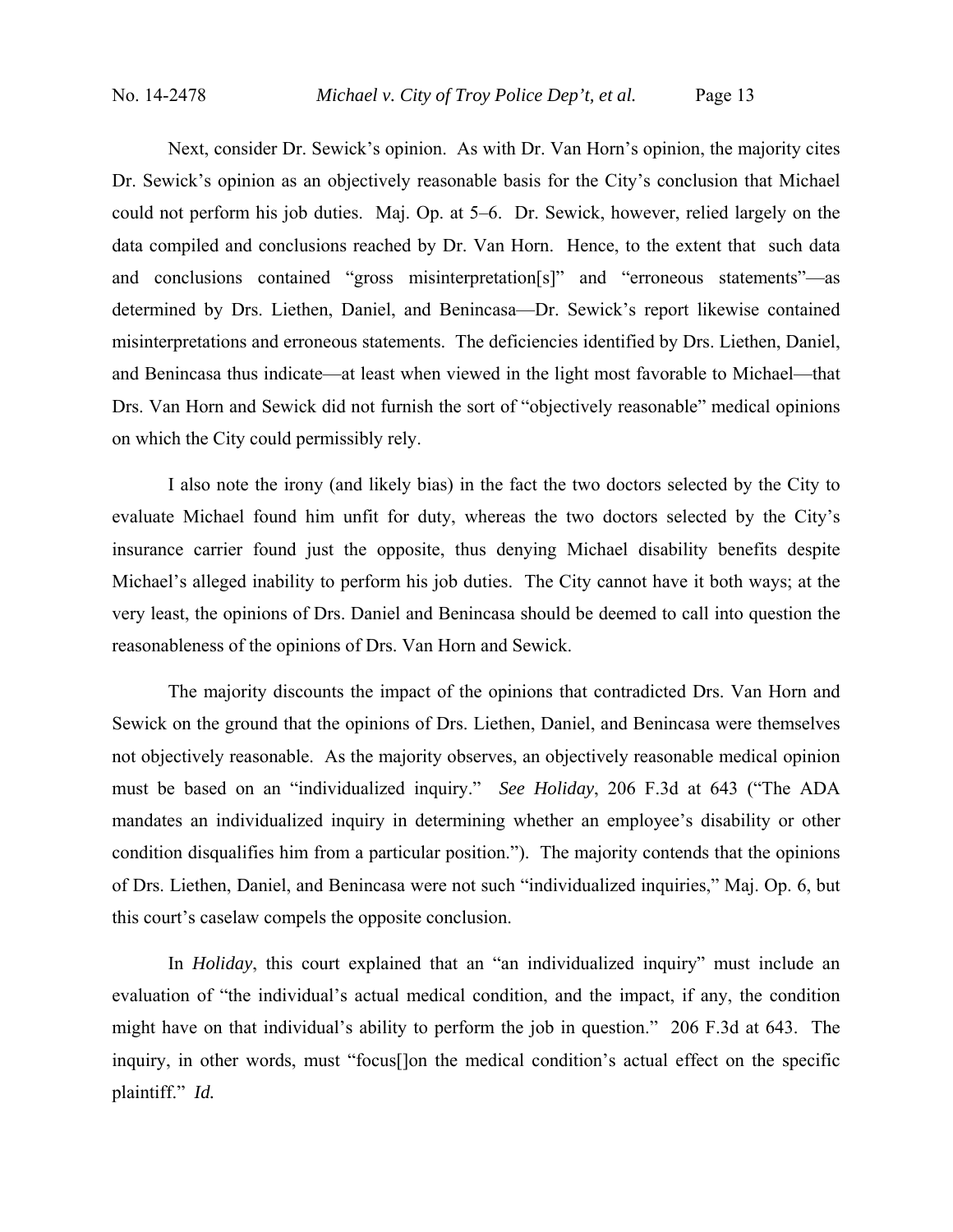The majority maintains that Drs. Liethen, Daniel, and Benincasa failed to meet this standard because those doctors did not evaluate Michael's on-the-job functional capacities. Maj. Op. 6. Dr. Liethen, however, specifically wrote that his findings did "not indicate any basis for Mr. Michael not to *return to duty as a police officer in the capacity in which he was serving premorbidly*." (Emphasis added.) Similarly, Dr. Daniel opined that "there is no evidence of any active limitation that would preclude the claimant from *performing his duties as a police officer on a regular basis*" (emphasis added), and Dr. Benincasa wrote that her findings "would not be indicative of any restrictions or limitations in regard to the claimant's *work capacity as a police officer*" (emphasis added). Each of the opinions in question therefore did address the impact that "[Michael's] condition might have [had] on [his] ability to perform the job in question." *Holiday*, 206 F.3d at 643. Those opinions were thus individualized inquiries, *see id.*, and the majority is consequently mistaken when it discounts the ramifications of those opinions when compared to the opinions of Drs. Van Horn and Sewick.

 The majority then cites a "larger problem" with Michael's argument, opining that "[r]easonable doctors of course can disagree—just as they disagree here—as to whether a particular employee can safely perform the functions of his job." Maj. Op. 6. According to the majority, an employer may choose to rely on any objectively reasonable opinion to justify its employment action, even if that opinion conflicts with other reasonable opinions in the record. *See id.* The majority thus contends that the City in this case was free to credit an objectively reasonable opinion that it preferred over an objectively reasonable opinion that it disliked.

 Maybe. But the issue in this case—as explained above—is whether the opinions of Drs. Van Horn and Sewick on which the City relied were objectively reasonable in the first place. The record, when viewed in the light most favorable to Michael, does not one-sidedly demonstrate as a matter of law a disagreement between two sets of objectively reasonable opinions about whether Michael can safely perform the duties of his job. Instead, the record shows serious deficiencies in the purportedly "reasonable" opinions on which the City relied. Hence, even if the majority is correct in concluding that an employer may choose which of several objectively reasonable medical opinions to credit, that conclusion has no application to the current case.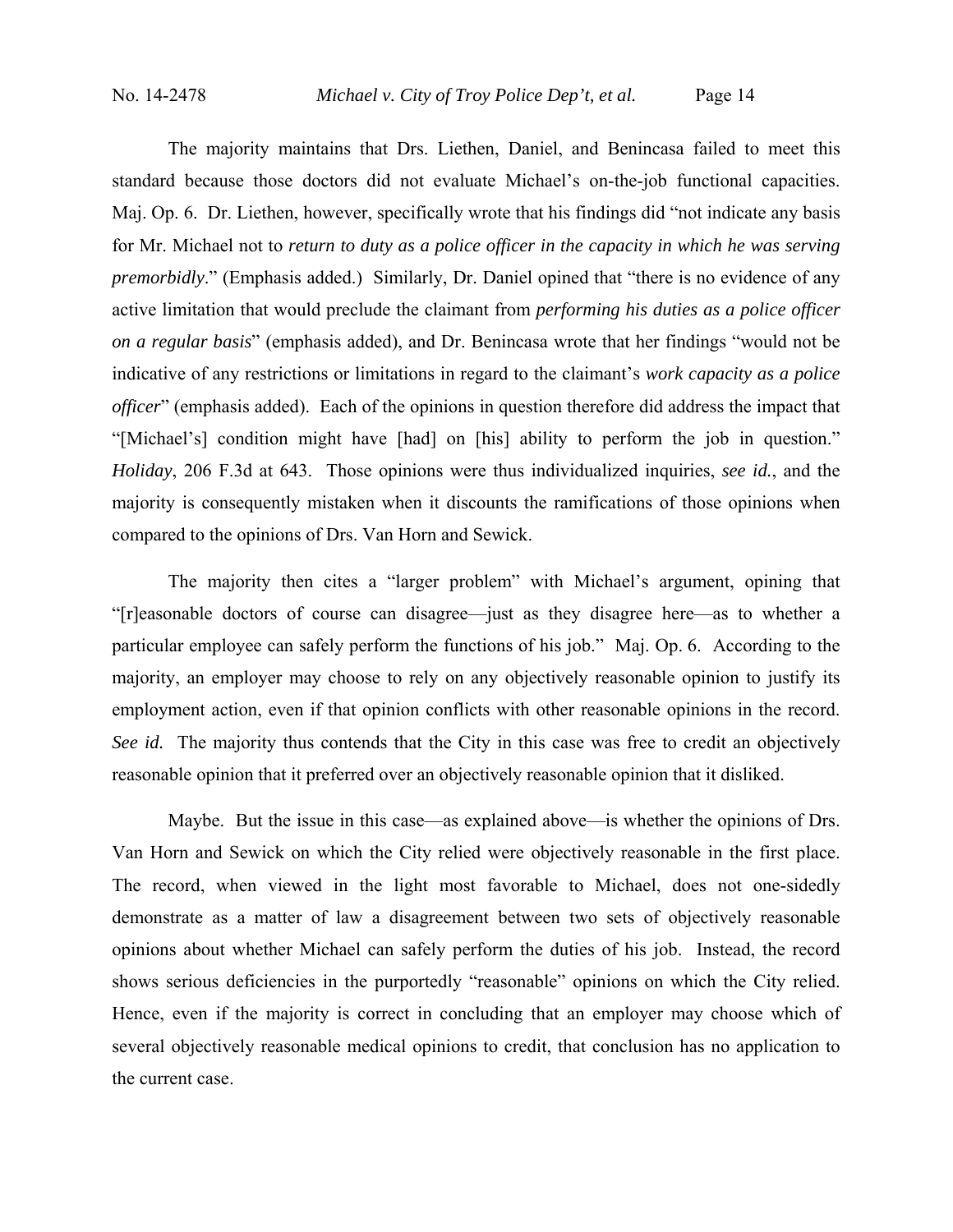Nor does the caselaw that the majority cites fully support its conclusion. First, the majority relies on *Darnell v. Thermafiber, Inc.*, 417 F.3d 657 (7th Cir. 2005), in which an employer based its adverse employment action on a doctor's opinion that the claimant's diabetes was not controlled. The claimant argued that the doctor's opinion was not objectively reasonable, but the Seventh Circuit rejected the claimant's argument. In doing so, the Seventh Circuit specifically noted that "[b]oth parties' experts also agreed that [the] opinion that [the claimant's] diabetes was uncontrolled was reasonable and supported by the evidence." *Id.* at 661. "With both experts in accord on this issue," the court concluded that the opinion that the employer cited "was a reasonable medical judgment supported by the evidence," and that the employer "reasonably relied upon that assessment." *Id. Darnell* thus stands for the proposition that an employer may reasonably rely on a medical opinion when the parties' experts agree that the opinion in question is a reasonable evaluation. *See id.*

 The current case, in contrast, could hardly be more different. Drs. Liethen, Daniel, and Benincasa did not simply opine that Dr. Van Horn's interpretation was different from their own but ultimately still reasonable. Instead, they declared that Dr. Van Horn's opinion was a "gross misinterpretation" that relied on "erroneous statements" and that, in the end, was "simply baffling." Those material criticisms of Dr. Van Horn's analysis distinguish this case from *Darnell*. The criticisms call into question whether Dr. Van Horn's analysis was objectively reasonable at all, and that, in turn, calls into question whether the City's reliance on that opinion was itself objectively reasonable.

 Next, the majority cites *Holiday v. City of Chattanooga*, 206 F.3d 637, 645–46 (6th Cir. 2000). This court in *Holiday* held that the municipality did not act reasonably when it relied on a doctor's report because "the record [was] replete with factual evidence available to the City at the time . . . that flatly contradicted [the doctor's] unsubstantiated conclusion." *Id.* at 646. The current case is quite similar. Drs. Liethen, Daniel, and Benincasa each "flatly contradicted" Dr. Van Horn's opinion because Van Horn's opinion, among other things, was "unsubstantiated" by the test results on which she relied. The majority further notes that Michael gave his superiors the reports of the three doctors whose opinions were favorable to him. Maj. Op. 3. Hence, just as in *Holiday*, the City in this case relied on one doctor's opinion despite having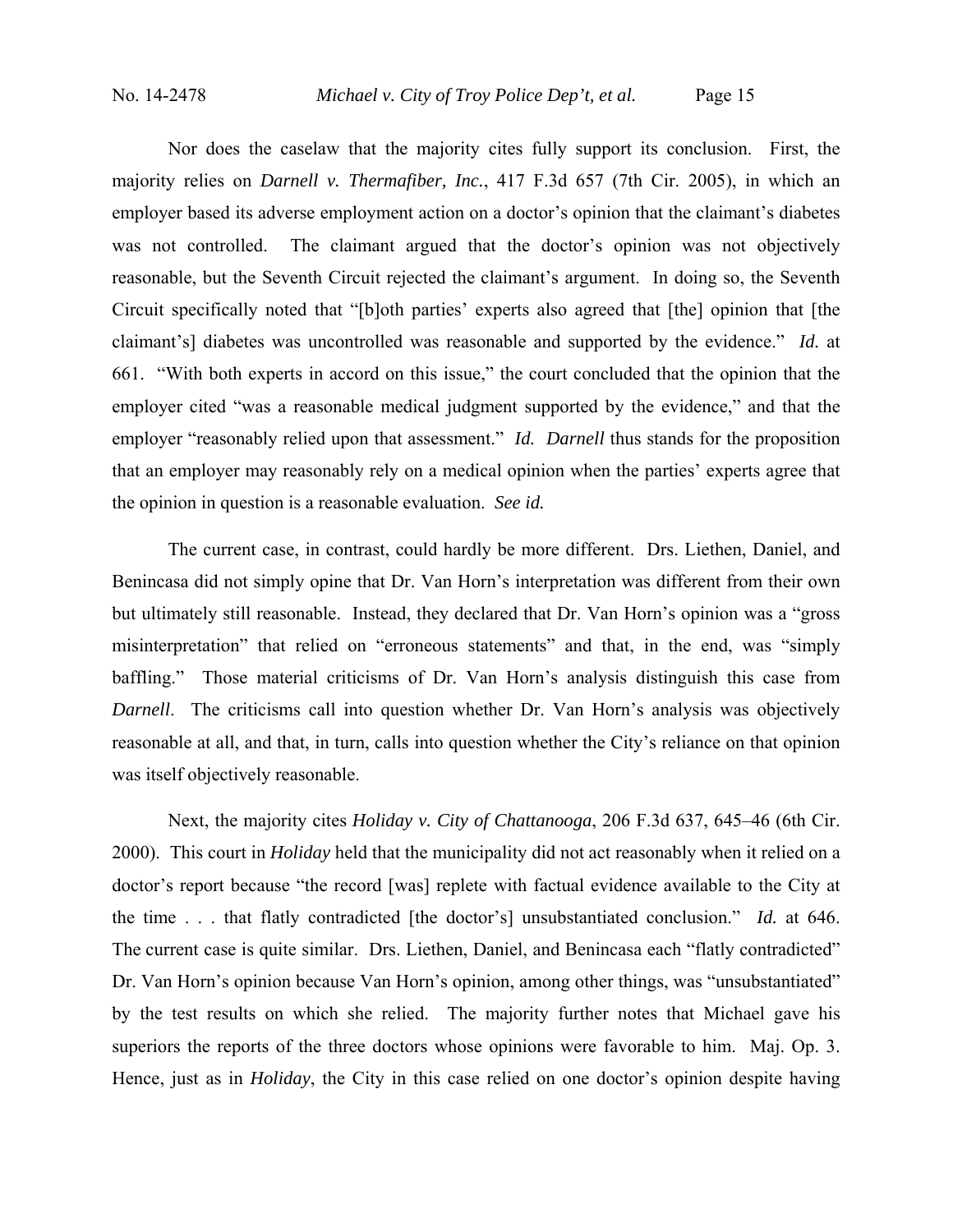access to other evidence that "flatly contradicted" that opinion. And just as in *Holiday*, the City's reliance on such an opinion in the face of such contradictory evidence raises a genuine dispute regarding whether the City's decision was objectively reasonable.

 The majority finally cites *Bragdon v. Abbott*, 524 U.S. 624, 650 (1998), for the proposition that "[a] medical opinion may conflict with other medical opinions and yet be objectively reasonable." Maj. Op. 4. The portion of *Bragdon* that the majority quotes, however, states only that "[a] health care professional who disagrees with the prevailing medical consensus may refute it by citing a credible scientific basis" for doing so. 524 U.S. at 650. As applied to the case at hand, the majority never explains or identifies any point at which Dr. Van Horn specifically responded to the contrary opinions of Drs. Liethen, Daniel, and Benincasa. Thus, even if Dr. Van Horn *could* have "refuted [those doctors' opinions] by citing a credible scientific basis" for doing so, *see id.*, nothing suggests that Dr. Van Horn actually did.

 Moreover, the quoted statement from *Bragdon* was written in the context of a doctor who disagrees with "the views of public health authorities, such as the U.S. Public Health Service, CDC, and the National Institutes of Health." *Id.* Such a doctor may refute those views by "citing a credible scientific basis" for his or her opinion, *see id.*, but that situation was not present in the current case. Dr. Van Horn did not simply disagree with "the views of public health authorities" in general; instead, she disagreed with three other doctors who had performed an individualized assessment of Michael's ability to work as a police officer. The situation in *Bragdon* is thus readily distinguishable from the present case. As such, *Bragdon* does not impugn my conclusion that the opinions of Drs. Liethen, Daniel, and Benincasa created a genuine dispute of material fact regarding whether Dr. Van Horn's opinion was objectively reasonable.

 And even if the majority's broad proposition that employers can never be penalized for choosing to credit one objectively reasonable medical opinion over another objectively reasonable medical opinion is correct, there must come a point where a medical opinion ceases to be objectively reasonable. A contrary rule would allow an employer to avoid liability for an adverse employment action simply by seeking the opinion of a doctor known to consistently favor the employer. This expedient would strip employees of the protections that the ADA was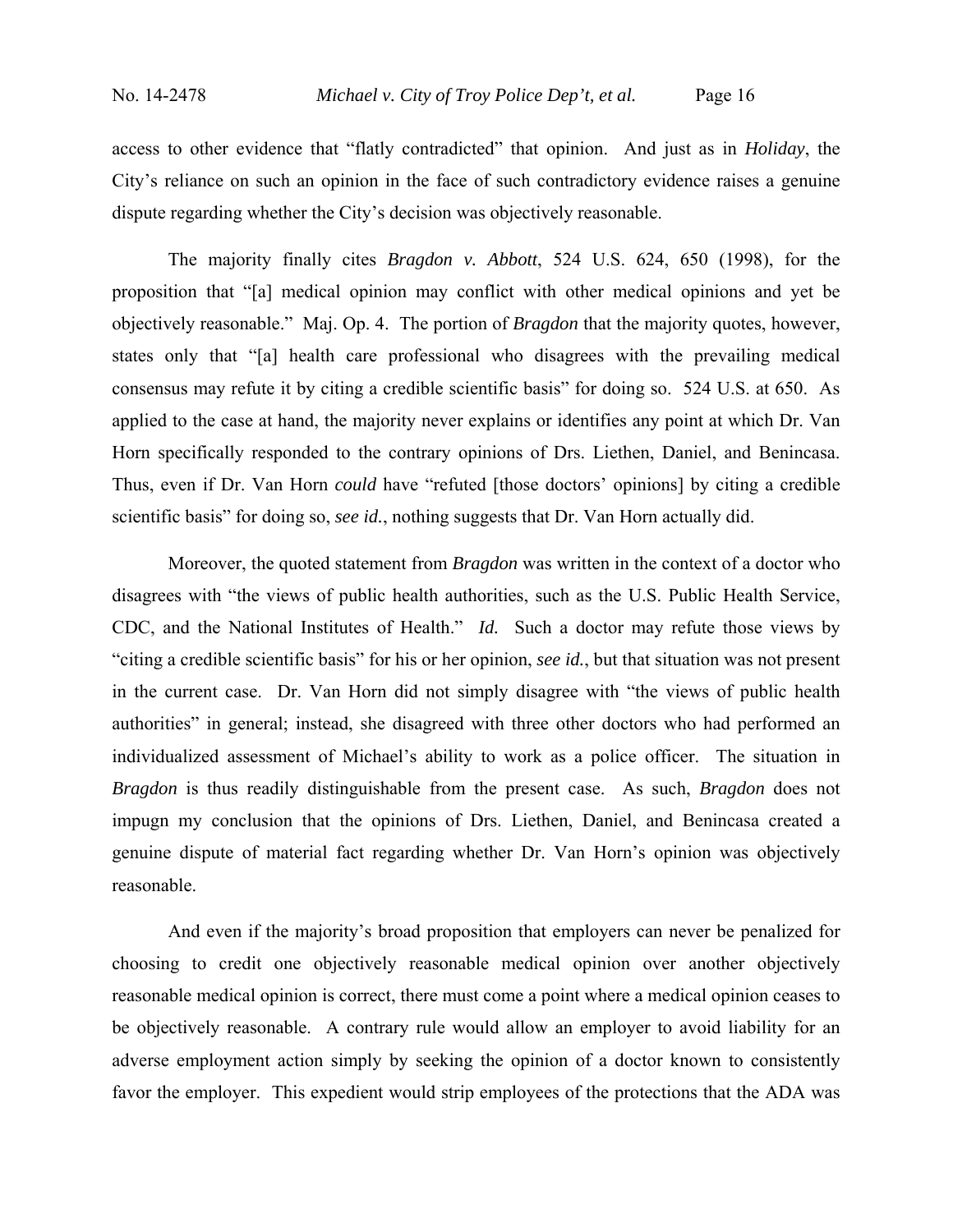intended to provide, and it accordingly cannot be the law. *See, e.g.*, *Holiday*, 206 F.3d at 645 ("Employers do not escape their legal obligations under the ADA by contracting out certain hiring and personnel functions to third parties.").

 Instead, "courts should assess the objective reasonableness of the views of health care professionals . . . ." *Bragdon*, 524 U.S. at 650. Drawing the line between a reasonable versus an unreasonable medical opinion might at times prove difficult, but this court in *Holiday* noted that, at the very least, a medical opinion ceases to be objectively reasonable when "the record is replete with factual evidence available to the City at the time . . . that flatly contradict[s] [a doctor's] unsubstantiated conclusion." 206 F.3d at 646.

 This case presents just such a situation. The opinions of Drs. Liethen, Daniel, and Benincasa did not simply contradict Dr. Van Horn's opinion. Rather, they called it erroneous, inconsistent with the evidence, and baffling. That is enough to raise a genuine dispute about the objective reasonableness of Dr. Van Horn's opinion, *see id.*, a dispute that should be submitted to a jury for resolution.

 Moreover, I would instruct the district court to alter its analysis on remand. The district court in this case—like the majority's opinion on appeal—concluded that the opinions of Drs. Liethen, Daniel, and Benincasa were immaterial because the opinions were ostensibly not "individualized inquiries." In so concluding, the district court used an unpublished decision from this court and an unpublished opinion from its own district to fashion the following test for determining whether an inquiry is individualized: "An inquiry meets this requirement if the examining doctor is familiar with the relevant job duties, obtains 'much individualized information' about the employee's medical condition, has current knowledge of the employee's medical condition, examines the employee in person, and reviews the records of the employee's other treating physicians." (citing *Wurzel v. Whirlpool Corp.*, 482 F. App'x 1, 15 (6th Cir. 2012), and *Jennings v. Dow Corning Corp.*, No. 12-12227, 2013 WL 1962333, \*10 (E.D. Mich. May 10, 2013)).

 The district court's derivation and application of this test was erroneous for at least two reasons. First, the court disqualified the opinions of Drs. Daniel and Benincasa because neither doctor interviewed Michael in person. But an in-person review is not a prerequisite for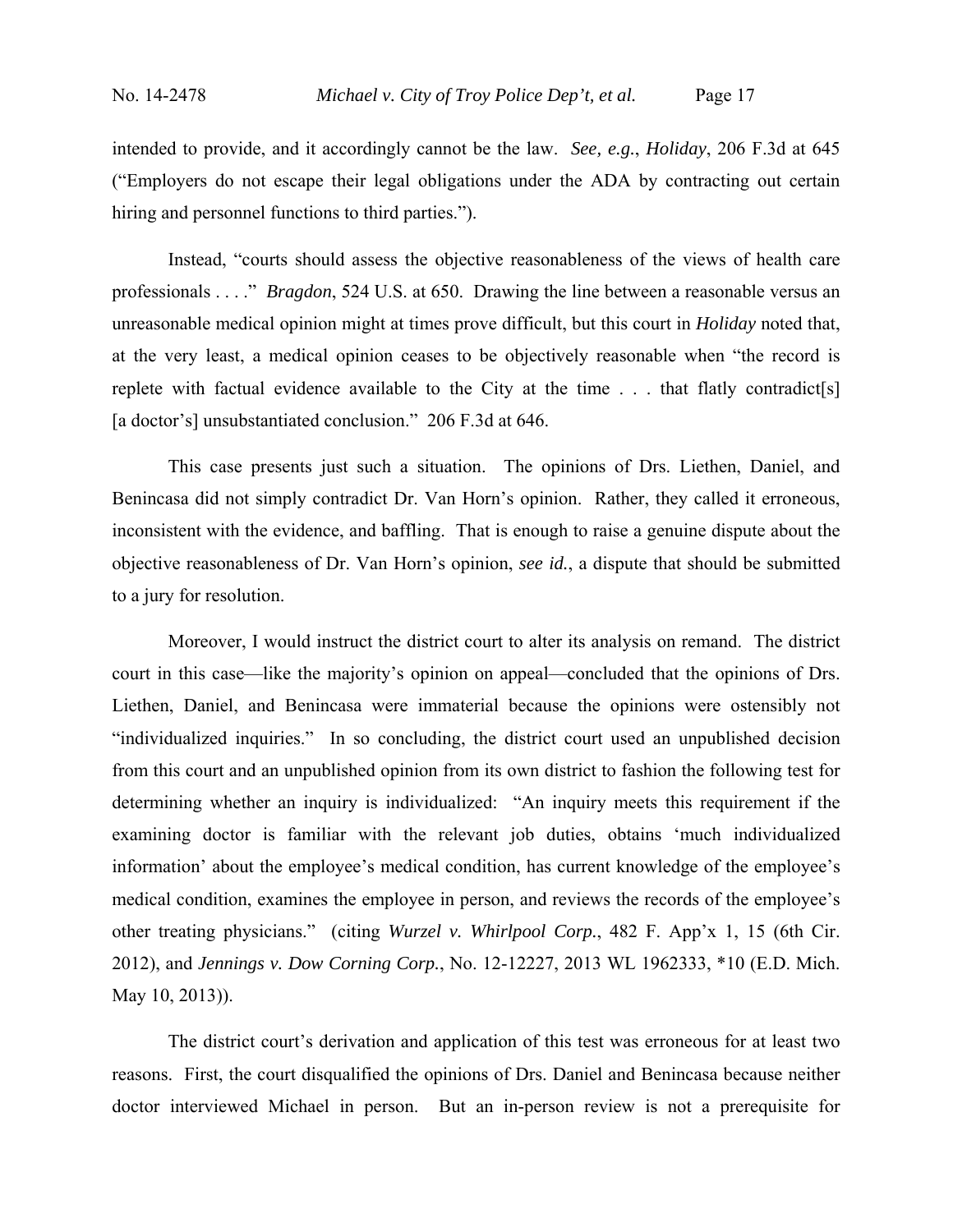conducting an individualized inquiry; rather, this court's guidance is much more general. In *Holiday*, for instance, this court noted that an "individualized inquiry" accounts for "the impact, if any, the condition might have on [the] individual's ability to perform the job in question." 206 F.3d at 643. The same conclusion was reached in *Keith v. County of Oakland*, 703 F.3d 918, 923 (6th Cir. 2013). Neither *Holiday* nor *Keith* describes the exact procedure that a doctor must follow in order to reach his or her conclusions and, in particular, neither case states that the individualized inquiry must include a personal examination. The district court thus erred in engrafting an inflexible personal-examination requirement on the individualized-inquiry analysis.

 Second, the district court incorrectly applied its own self-designed test. The court, for example, stated that a doctor performing an individualized inquiry must be "familiar with the relevant job duties" of the position in question. In this case, Dr. Liethen opined that Michael was fit "to return to duty as a police officer *in the capacity in which he was serving premorbidly*," (emphasis added), indicating that Dr. Liethen was indeed familiar with Michael's relevant job duties. When evaluating Dr. Liethen's opinion, however, the district court nonetheless found that the opinion was insufficient. The court faulted Dr. Liethen for not specifically reviewing the City's formal job description for Michael's police-officer position. It thus apparently concluded that, without such a review, the doctor could not be familiar enough with Michael's duties to complete an individualized inquiry.

 This conclusion was erroneous. Just as the law does not require a doctor to personally examine a claimant before making an individualized inquiry, neither does the law require a doctor to review an employer's formal job description in order to do so. *See* 42 U.S.C. § 12111(8) (stating only that an employer's job description "shall be considered evidence of the essential functions of the job"); *Holiday*, 206 F.3d at 643–44 (making no mention of the specific steps that a doctor must take to become familiar with a job's requirements when conducting an individualized inquiry); *cf. Tuck v. HCA Health Servs. of Tennessee, Inc.*, 7 F.3d 465, 472 (6th Cir. 1993) (noting that a written job description was *not* controlling in determining whether the claimant could perform a position's essential functions). The district court thus erred by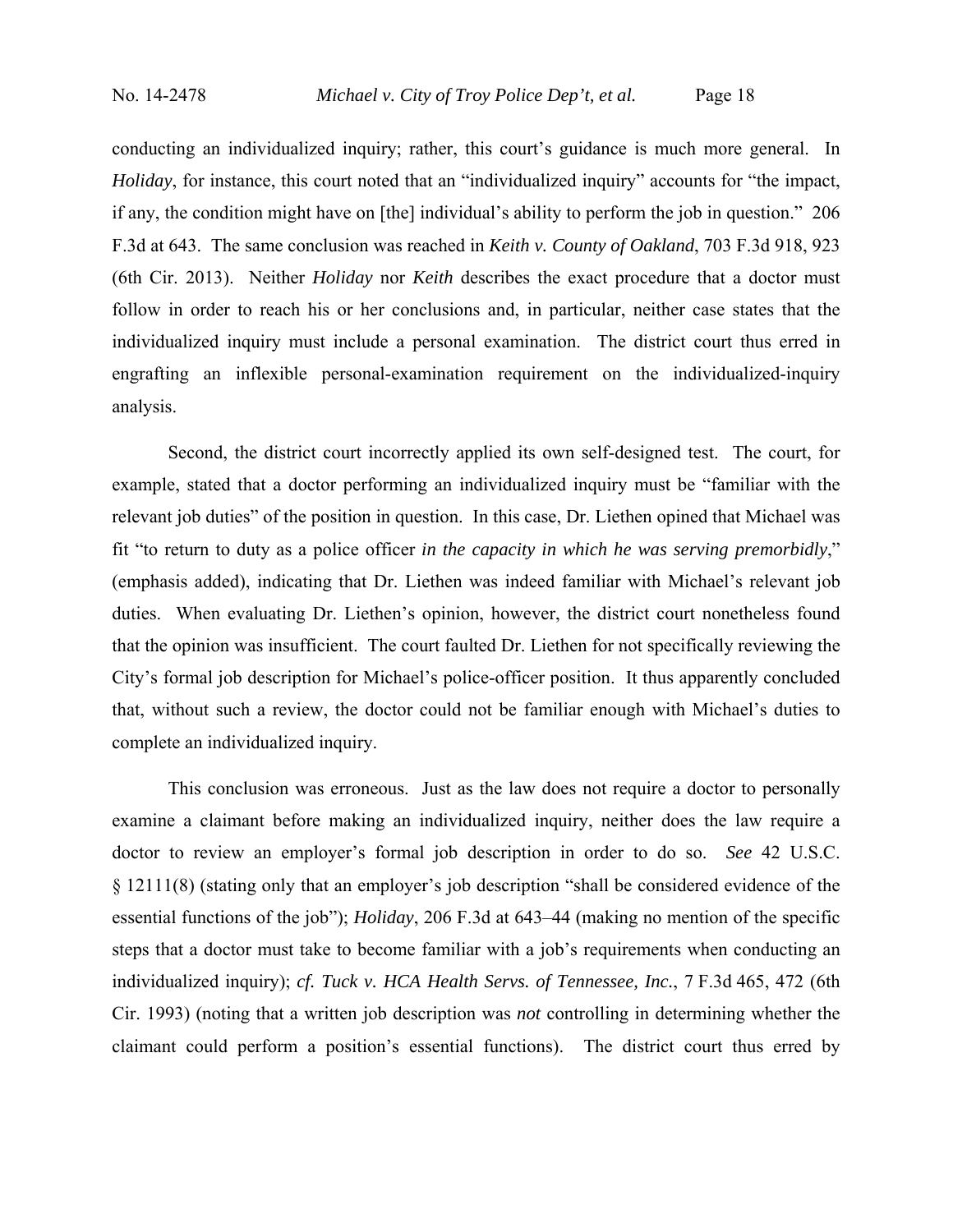imposing a rigid requirement that a doctor *must* review a formal job description for the position in question before the doctor's analysis constitutes an individualized inquiry.

 For these reasons, I would reverse the judgment of the district court and remand the case for a proper analysis of the individualized-inquiry issue. The opinions of Drs. Liethen, Daniel, and Benincasa were sufficient to meet the standard for individualized inquiries articulated in *Holiday* and *Keith*, and the district court should not have created a new, stricter test in order to reject those opinions out of hand. Instead, the court should have considered whether those opinions present a genuine dispute of material fact regarding the objective reasonableness of the opinions of Drs. Van Horn and Sewick. My assessment—as described above—is that the opinions from Drs. Liethen, Daniel, and Benincasa were indeed sufficient to call into question the reasonableness of the opinions from Drs. Van Horn and Sewick, and I would therefore instruct the district court to allow the jury to resolve whether the City's decision in this case was objectively reasonable.

# *2. The nonmedical evidence is not sufficient to justify summary judgment in favor of the City*

 The majority also rests its analysis on the presence of nonmedical evidence showing that Michael engaged in sporadic acts of aberrant behavior during the two-year period prior to his third brain surgery. Maj. Op. 7. Such evidence, according to the majority, indicates that Michael posed a direct threat to the safety of himself or others and was in and of itself sufficient for the City to conclude that Michael could not perform his duties as a police officer. Maj. Op. 4–5.

 To support this proposition, the majority relies on *EEOC v. Amego*, 110 F.3d 135 (1st Cir. 1997). There, an employee's duties included dispensing certain medications to disabled patients, but the employee both appeared to be overmedicating patients, *see id.* at 145, and twice attempted to commit suicide by overdosing on those same medications, *id.* at 142. The employer decided that such use of the medications posed a direct threat to the health of the employee and to others around her, and the First Circuit affirmed the grant of summary judgment for the employer. *Id.* at 149. In doing so, the court observed that the misapplication and misuse of the medications in question posed an "obvious and extreme" danger that justified a conclusion that the employee was a direct threat. *Id.* at 146. In addition, the court noted that the medical